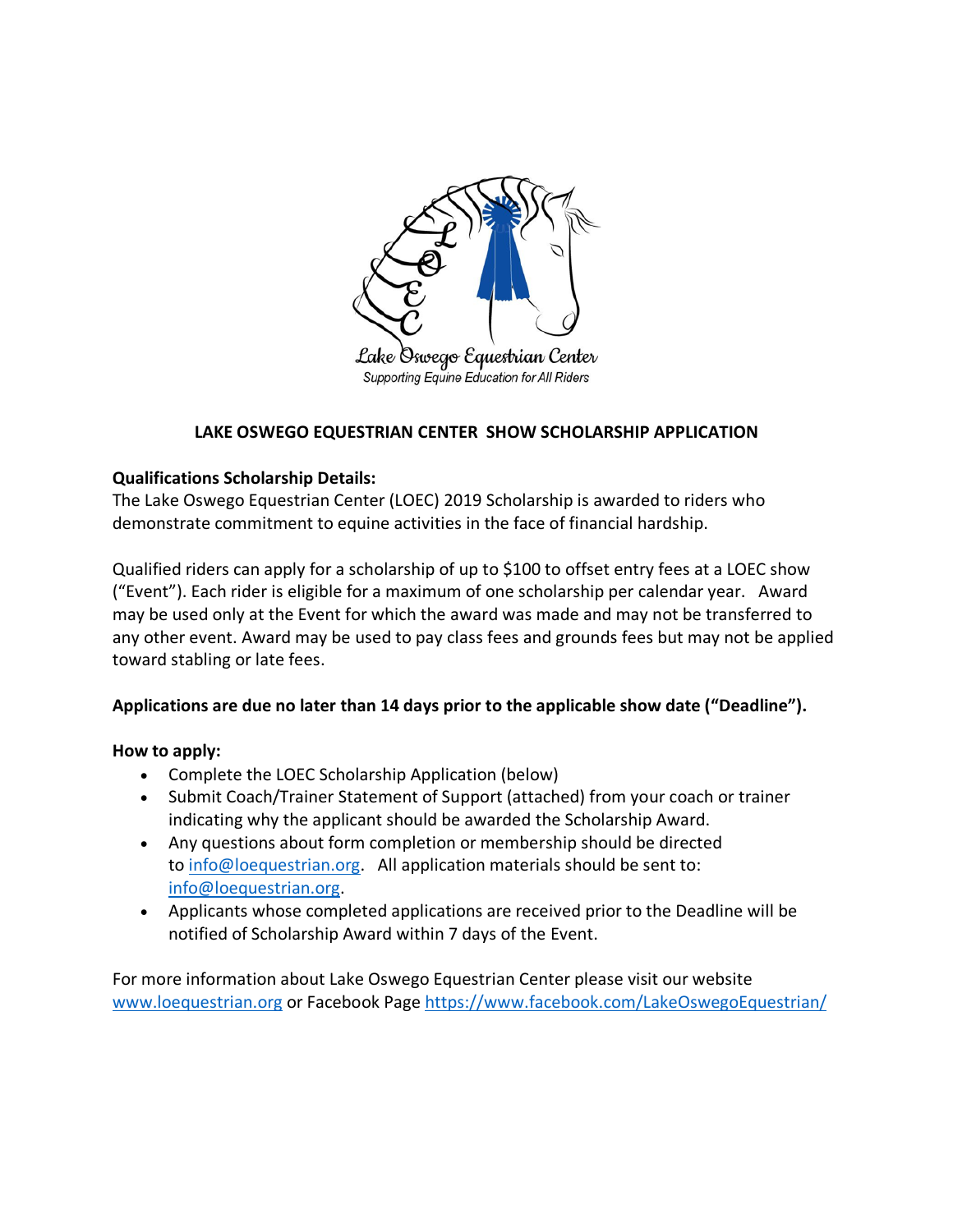| LAKE OSWEGO EQUESTRIAN CENTER<br><b>SCHOLARSHIP APPLICATION 2019</b><br><b>APPLICANT INFORMATION</b> |                                                       |       |                                      |     |  |  |
|------------------------------------------------------------------------------------------------------|-------------------------------------------------------|-------|--------------------------------------|-----|--|--|
|                                                                                                      |                                                       |       |                                      |     |  |  |
| <b>Current Age</b>                                                                                   | <b>DOB</b>                                            |       | <b>Current Grade/Education Level</b> |     |  |  |
| <b>Home Address</b>                                                                                  |                                                       |       |                                      |     |  |  |
| Street                                                                                               |                                                       |       |                                      |     |  |  |
| City                                                                                                 |                                                       | State |                                      | Zip |  |  |
| Cell Phone                                                                                           |                                                       |       |                                      |     |  |  |
|                                                                                                      | <b>Horseback Riding Affiliation</b>                   |       |                                      |     |  |  |
|                                                                                                      | Current Horseback Riding Barn/Trainer (if applicable) |       |                                      |     |  |  |
| How long with current Trainer?                                                                       |                                                       |       |                                      |     |  |  |
|                                                                                                      |                                                       |       |                                      |     |  |  |
| <b>Barn Address</b>                                                                                  |                                                       |       |                                      |     |  |  |

| <b>PARENT INFORMATION (if Applicant is under 18)</b> |       |             |  |  |  |
|------------------------------------------------------|-------|-------------|--|--|--|
| Last Name:                                           |       | First Name: |  |  |  |
|                                                      |       |             |  |  |  |
| <b>Home Address</b>                                  |       |             |  |  |  |
| Street                                               |       |             |  |  |  |
| City                                                 | State | Zip         |  |  |  |
| Cell Phone                                           |       |             |  |  |  |

**Name and date of the 2019 LOEC event for which Scholarship Award will be used (the "Event"):**

**Class or Division:**

**Other LOEC Event Fees for which Scholarship Award would be used:**

**TOTAL AMOUNT REQUESTED:**

Coach/Trainer \_\_\_ will \_\_\_ will not (mark one) submit a letter of recommendation.

### **SHORT ANSWER QUESTIONS (Attach a separate sheet if necessary)**

**Please describe your equestrian/equine experience.**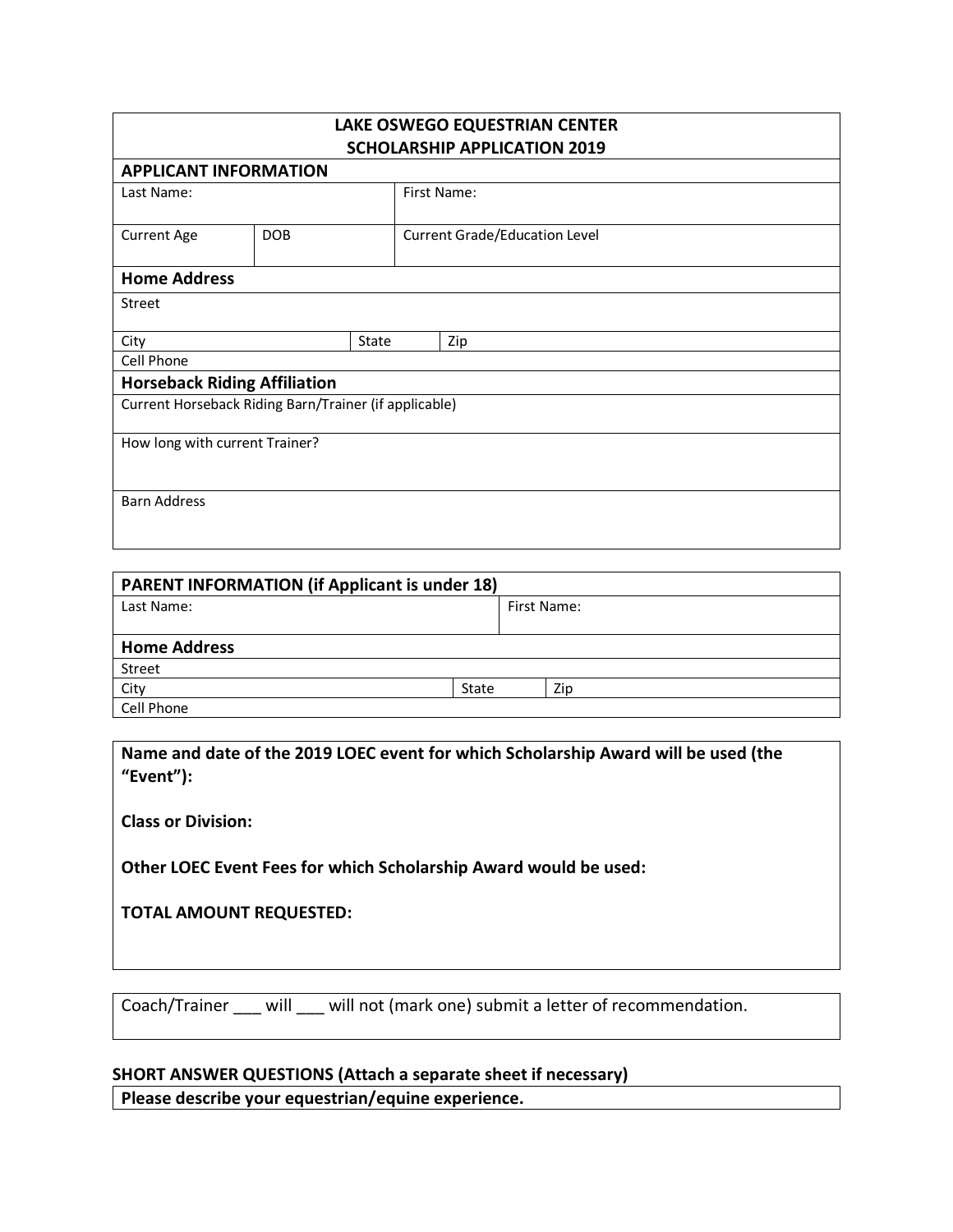**How often do you currently ride? Please specify lessons versus training rides per week/month.**

**Please describe how and how much you currently pay for riding lessons/showing. Please include any information that you would like LOEC to know about why equine activities are a financial hardship and describe any jobs you hold to pay for riding, whether you are a working student, intern, etc.**

**Please describe your horse show experience (if any), e.g., how many years of showing, which shows, etc.**

**Do you lease, own or ride lesson horses?**

**Is there anything else we should know that demonstrates your need for a scholarship to our event and your commitment to equine activities?**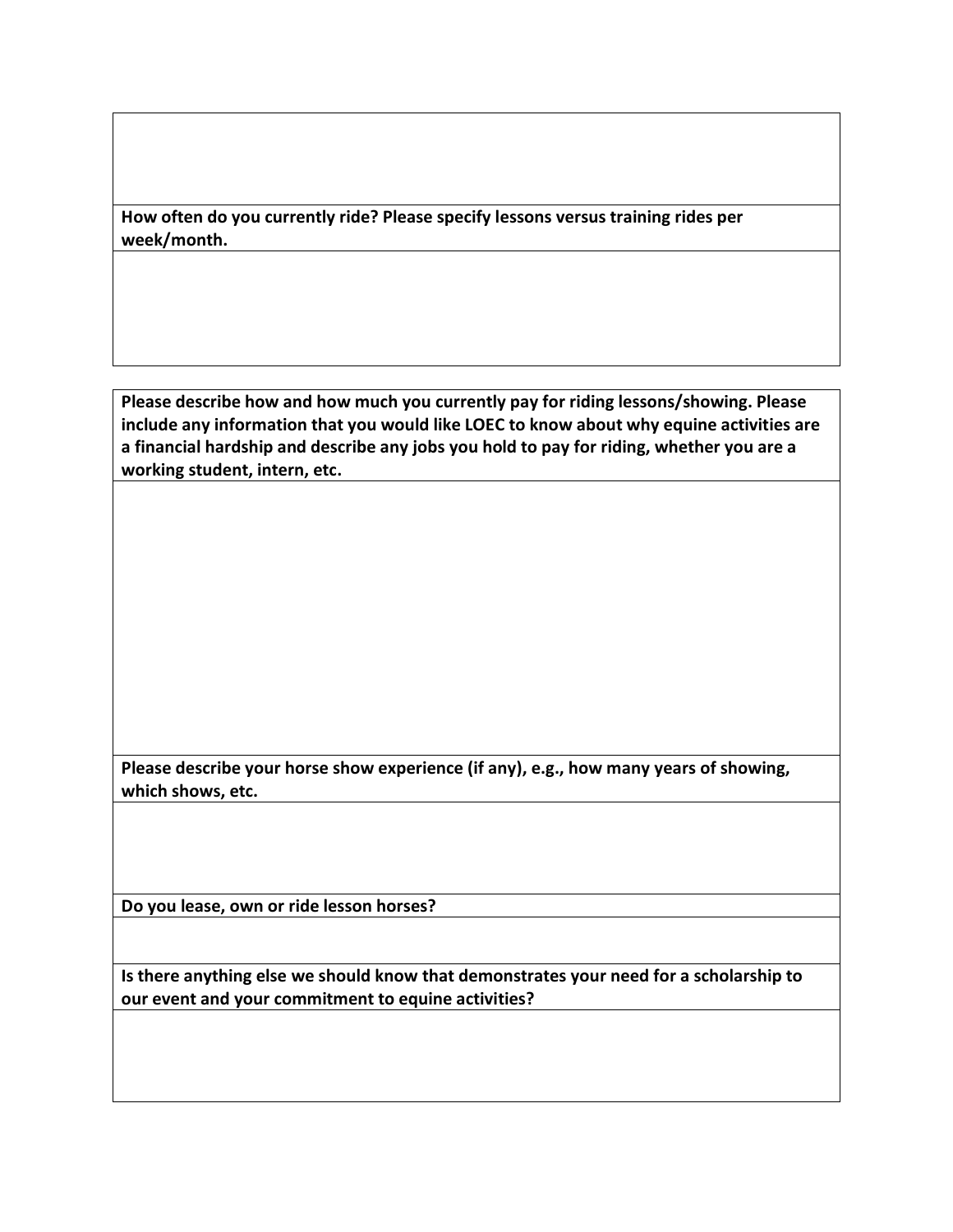By signing below the undersigned confirms that *"I confirm that the information submitted in this application is accurate and correct."*

| <b>Applicant Signature</b> | <b>Parent Signature (if Applicant is under 18)</b> |  |  |
|----------------------------|----------------------------------------------------|--|--|
|                            |                                                    |  |  |
| Date                       | Date                                               |  |  |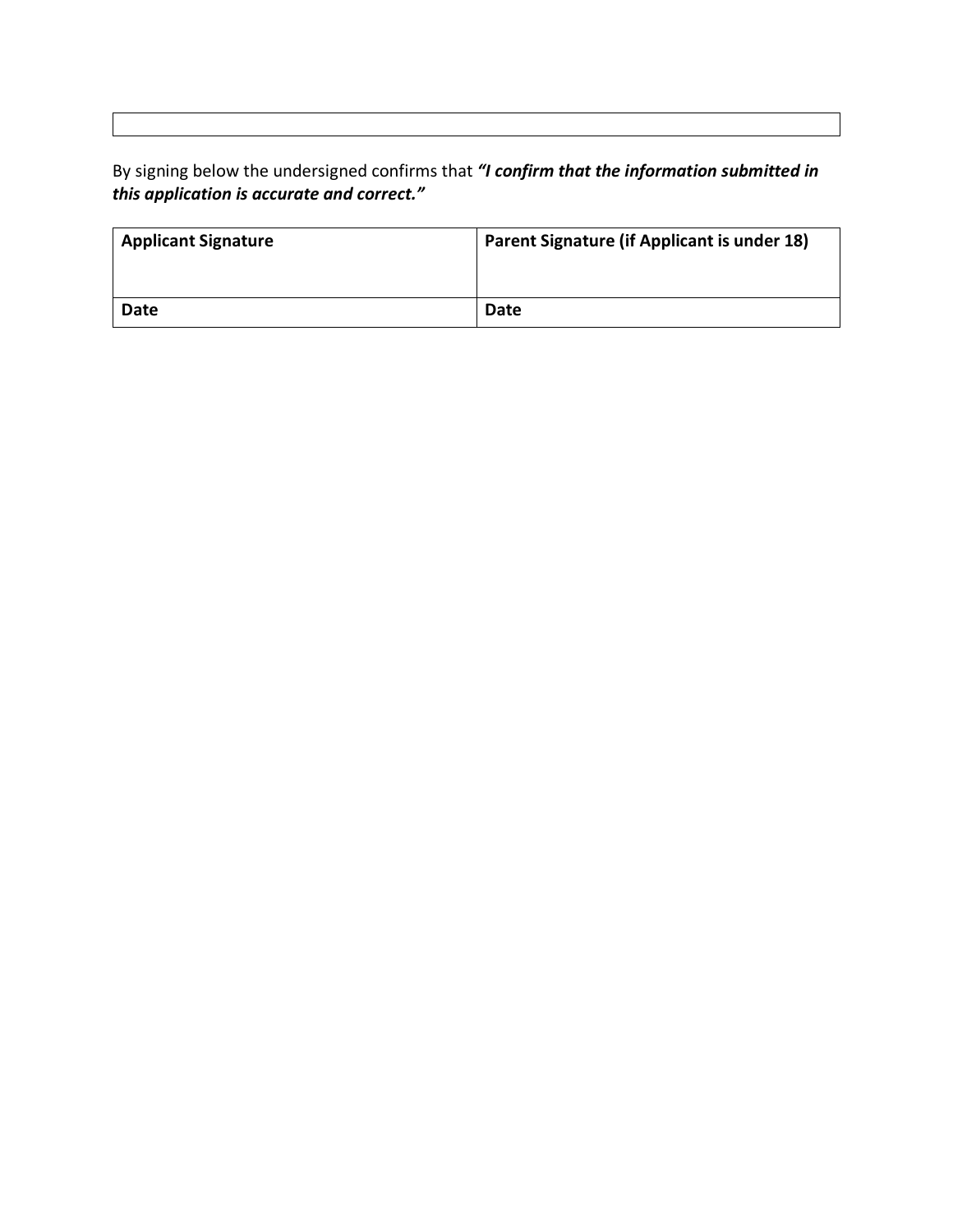# **COACH/TRAINER STATEMENT OF SUPPORT LAKE OSWEGO EQUESTRIAN CENTER SCHOLARSHIP APPLICATION**

**Instructions***: To the Coach/Trainer. Your student has applied for a Lake Oswego Equestrian Center Scholarship for a 2019 LOEC Event. The Lake Oswego Equestrian Center (LOEC) 2019 Scholarship is awarded to riders who demonstrate commitment to equine activities in the face of financial hardship.*

*Each rider is eligible for a maximum of one scholarship per calendar year. Scholarships are awarded for the lesser of: \$100 or event fees payable to LOEC for one LOEC event (the "Event"). Award may not be transferred to an event other than the Event for which the Scholarship Award was made.* 

#### **TO BE COMPLETED BY APPLICANT:**

| <b>APPLICANT INFORMATION</b>                                                       |             |  |  |  |  |
|------------------------------------------------------------------------------------|-------------|--|--|--|--|
| Last Name:                                                                         | First Name: |  |  |  |  |
|                                                                                    |             |  |  |  |  |
| Name and date of the 2019 LOEC event for which Scholarship Award will be used (the |             |  |  |  |  |
| "Event" $)$ :                                                                      |             |  |  |  |  |
|                                                                                    |             |  |  |  |  |
| <b>Class or Division:</b>                                                          |             |  |  |  |  |
|                                                                                    |             |  |  |  |  |
| Other LOEC Event Fees for which Scholarship Award would be used:                   |             |  |  |  |  |
|                                                                                    |             |  |  |  |  |
| <b>TOTAL AMOUNT REQUESTED:</b>                                                     |             |  |  |  |  |
|                                                                                    |             |  |  |  |  |
|                                                                                    |             |  |  |  |  |

### **TO BE COMPLETED BY COACH/TRAINER: Please attach separate sheet if necessary.**

How long has this student trained with you?

How many lessons/rides per week does student currently ride?

Please describe how the student demonstrates commitment to equestrian activities in the face of financial hardship.